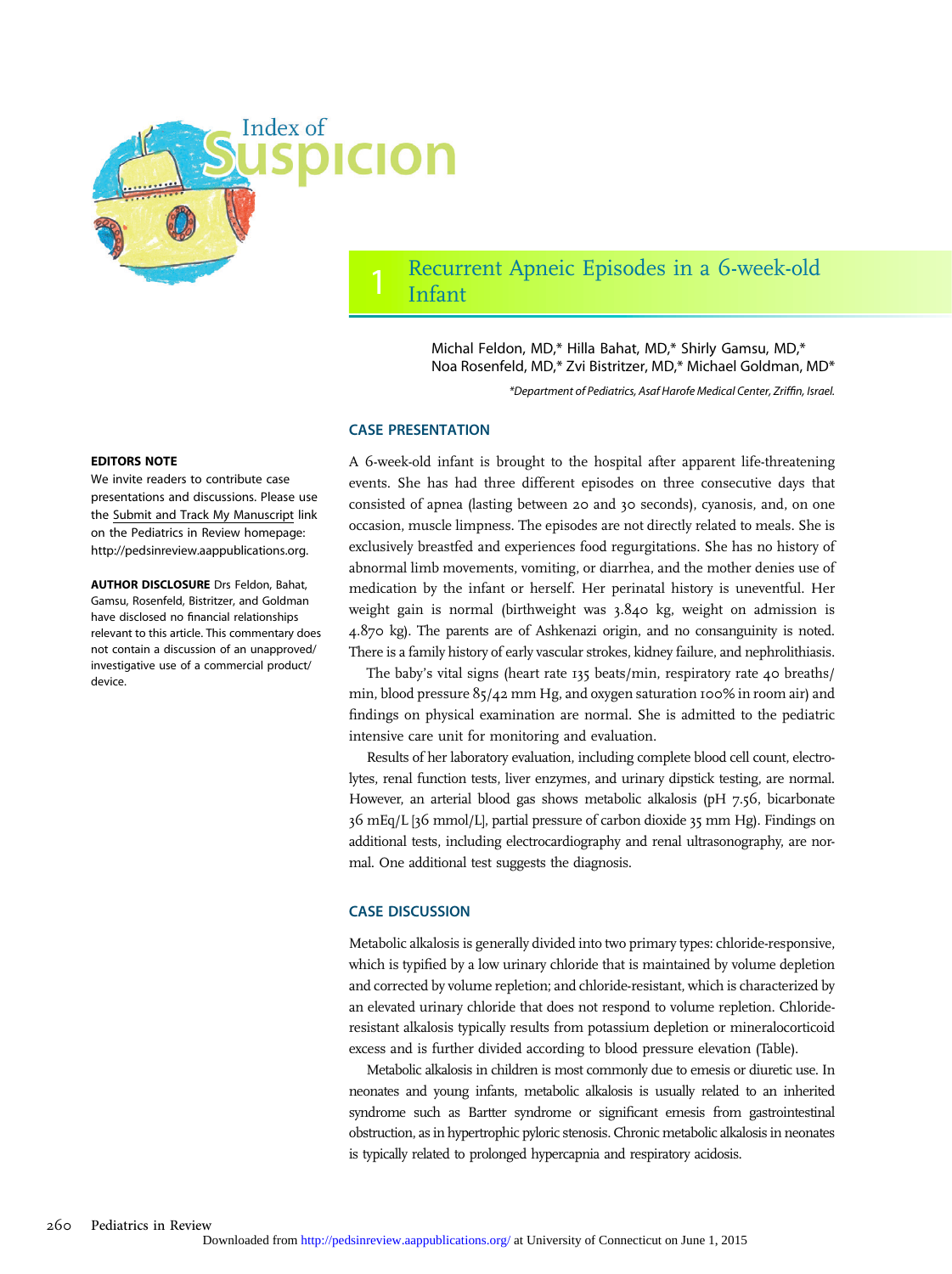# TABLE. Causes of Metabolic Alkalosis

| <b>CHLORIDE-RESPONSIVE (URINARY CHLORIDE</b><br><15 mEq/L [15 mmol/L]) | CHLORIDE-RESISTANT (URINARY CHLORIDE > 20 mEg/L [20 mmol/L]) |                                             |
|------------------------------------------------------------------------|--------------------------------------------------------------|---------------------------------------------|
|                                                                        | <b>ELEVATED BLOOD PRESSURE</b>                               | <b>NORMAL BLOOD PRESSURE</b>                |
| 1. Gastric losses (emesis, nasogastric suction)                        | 1. Adrenal adenoma/hyperplasia                               | 1. Gittelman syndrome                       |
| 2. Diuretics use                                                       | 2. Glucocorticoid-remediable aldosteronism                   | 2. Bartter syndrome                         |
| 3. Cystic fibrosis                                                     | 3. Renovascular disease                                      | 3. Base administration                      |
| 4. Chloride-losing diarrhea                                            | 4. Renin-secreting tumor                                     | 4. EAST syndrome                            |
| 5. Chloride-deficient formula                                          | 5. Cushing syndrome                                          | 5. Autosomal dominant<br>hypoparathyroidism |
| 6. Posthypercapnia                                                     | 6. Licorice ingestion                                        |                                             |
|                                                                        | 7. Liddle syndrome                                           |                                             |
|                                                                        | 8. 17 $\beta$ -Hydroxylase deficiency                        |                                             |
|                                                                        | 9. 11 $\beta$ -Hydroxylase deficiency                        |                                             |
|                                                                        | 10. 11 $\beta$ -Hydroxysteroid dehydrogenase<br>deficiency   |                                             |

This patient was obviously not dehydrated, based on her normal weight, vital signs, physical examination findings, and electrolytes, and she had no history of emesis or diarrhea. Her urinary chloride measured 28 mEq/L (28 mmol/L). Her lack of low potassium concentrations or high blood pressure raised the possibility of base excess (exogenous base).

On repeat questioning, the mother reported treating the infant with gripe water and simethicone drops. Apparently, she gave 10 drops of gripe water every few hours. Testing of the commercial product she used revealed a high concentration of sodium bicarbonate.

# The Condition

Base excess in infants has been reported in cases involving the use of electrolyte-enhanced water in infant formulas and erroneous use of baking soda, but no cases have been reported with over-the-counter food supplements. In the past, most of the observed cases were due to the milk-alkali syndrome, seen when peptic ulcer disease was treated with calcium carbonate and the Sippy diet (a bland diet to treat peptic ulcer disease consisting of milk and other ingredients). The frequency of milk-alkali syndrome decreased dramatically after the introduction of histamine-2 blockers and hydrogen potassium ATPase inhibitors.

Several different studies have shown that metabolic alkalosis can induce apnea in infants and adults after bicarbonate intoxications and acid loss, such as in hypertrophic pyloric stenosis. We believe that the high concentration of bicarbonate in the gripe water combined with the overdosage that the

mother administered to the infant caused the severe metabolic alkalosis, which eventually induced apnea.

#### Management

Medical intervention is usually necessary only for children with moderate or severe metabolic alkalosis. The most effective approach is to address the underlying cause. In this case, 2 days after cessation of gripe water use, the infant was symptom-free and repeat blood gas analysis showed normal results. When metabolic alkalosis is due to base excess, terminating the source of the base excess should be sufficient for cure.

## Lessons for the Clinician

- In all cases of chloride-resistant metabolic alkalosis with no signs of potassium depletion or blood pressure abnormalities, the possibility of an external source of base excess should be suspected.
- Ingesting over-the-counter medications, food supplements, and simple household products can result in serious adverse effects when used inappropriately.
- Gripe water is a commonly used product designed to treat infantile colic. Its composition varies according to the country of manufacture. Originally, it was composed from dill seed oil, sodium bicarbonate, and alcohol. In the United States, where it is regarded as a drug, gripe water was banned in 1982.

References for this article are at [http://pedsinreview.aappublications.](http://pedsinreview.aappublications.org/content/36/6/260.full) [org/content/36/6/260.full](http://pedsinreview.aappublications.org/content/36/6/260.full).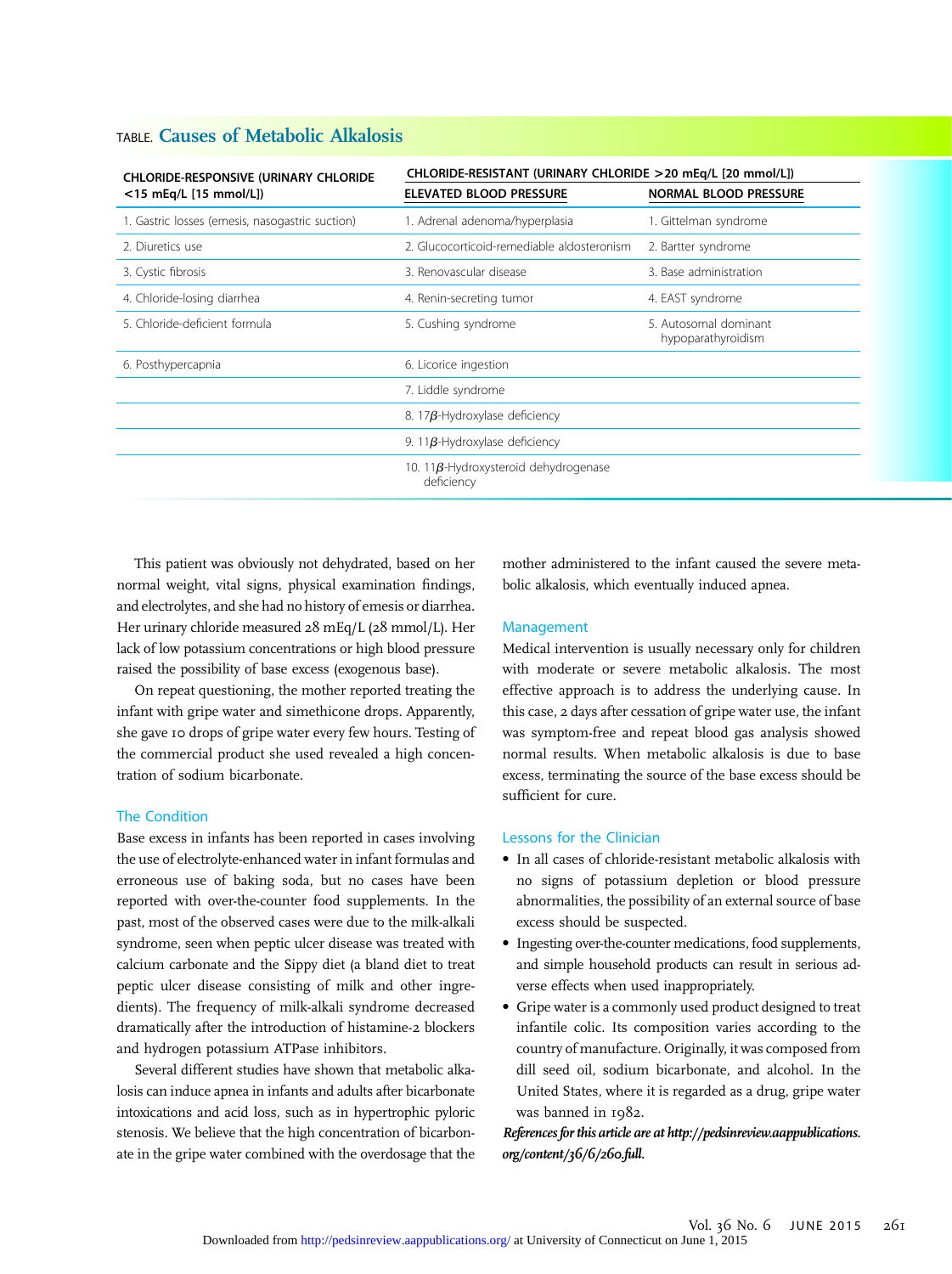# **Case 1: Recurrent Apneic Episodes in a 6-week-old Infant**

DOI: 10.1542/pir.36-6-260 *Pediatrics in Review* 2015;36;260 Goldman Michal Feldon, Hilla Bahat, Shirly Gamsu, Noa Rosenfeld, Zvi Bistritzer and Michael

| <b>Updated Information &amp;</b><br><b>Services</b> | including high resolution figures, can be found at:<br>http://pedsinreview.aappublications.org/content/36/6/260                                                                            |
|-----------------------------------------------------|--------------------------------------------------------------------------------------------------------------------------------------------------------------------------------------------|
| <b>References</b>                                   | This article cites 10 articles, 4 of which you can access for free at:<br>http://pedsinreview.aappublications.org/content/36/6/260#BIBL                                                    |
| <b>Permissions &amp; Licensing</b>                  | Information about reproducing this article in parts (figures, tables) or<br>in its entirety can be found online at:<br>http://pedsinreview.aappublications.org/site/misc/Permissions.xhtml |
| <b>Reprints</b>                                     | Information about ordering reprints can be found online:<br>http://pedsinreview.aappublications.org/site/misc/reprints.xhtml                                                               |